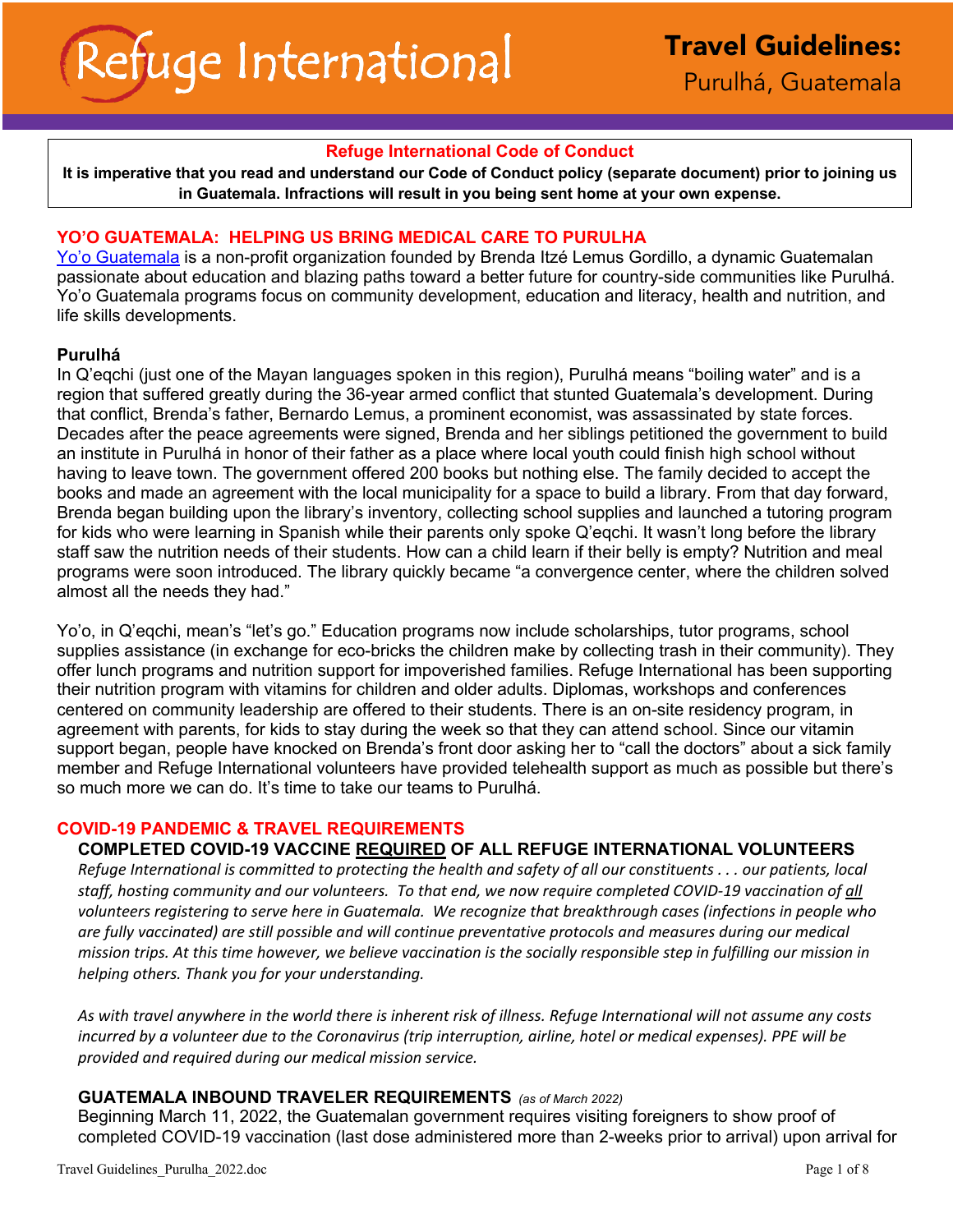entry into the country. Your team leader will send updated entry requirements as the date for the team's inbound flight approaches.

# **UNITED STATES INBOUND TRAVELER REQUIREMENTS** *(as of Dec. 2021)*

In response to the Omicron variant, the US government updated requirements to show proof of negative Covid-19 testing (antigen or PCR), regardless of vaccination status, conducted **24-hours prior to** your flight back to the States. Your team leader will arrange pre-flight Covid-19 testing to be performed at the hotel in Antigua at the end of our mission week. The current cost for rapid Antigen testing is \$50usd per person. **Please note that costs associated with Covid-19 testing are the responsibility of the volunteer.** 

## **HEALTH & HYGIENE ISSUES**

**Food & Water:** Tap water is NOT SAFE for drinking or brushing your teeth anywhere in Guatemala. While at the clinic, local staff will prepare our meals. Safe food and water are a top priority. While fresh fruits and vegetables are readily available, it is best to eat only that which has a thick peel protecting the inner fruit such as bananas, papaya, watermelon, oranges, etc. Local produce can be eaten, but only after being cleansed by the kitchen staff. It is inadvisable to eat food for sale in open-air markets or from street vendors. Carrying hand sanitizer or Clorox wipes is a good health precaution as you travel in Guatemala.

## **Guidelines from the CDC:**

Unclean food and water can cause traveler's diarrhea and other diseases. Travelers to developing countries are especially at risk. Reduce your risk by sticking to safe food and water habits.

# **Food**

#### **Eat:**

- Food that is cooked and served hot
- Hard-cooked eggs
- Fruits and vegetables, you have washed in clean water or peeled yourself
- Pasteurized dairy products

## **Don't Eat:**

- Food served at room temperature
- Food from street vendors
- Raw or soft-cooked (runny) eggs
- Raw or undercooked (rare) meat or fish
- Unwashed or unpeeled raw fruits and vegetables
- Condiments (such as salsa) made with fresh ingredients
- Salads
- Flavored ice or popsicles
- Unpasteurized dairy products
- " Bush meat" (monkeys, bats, or other wild game)

## **Beverages**

## **Drink:**

- Water, sodas, or sports drinks that are bottled and sealed (carbonated is safer)
- Water that has been purified/disinfected (boiled, filtered, treated)
- Ice made with bottled or purified water
- $-$  Hot coffee or tea
- Pasteurized milk

## **Don't Drink:**

- Tap or unfiltered well water
- Fountain drinks
- Ice made with tap or unfiltered well water
- Drinks made with tap or unfiltered well water (such as reconstituted juice)
- Unpasteurized milk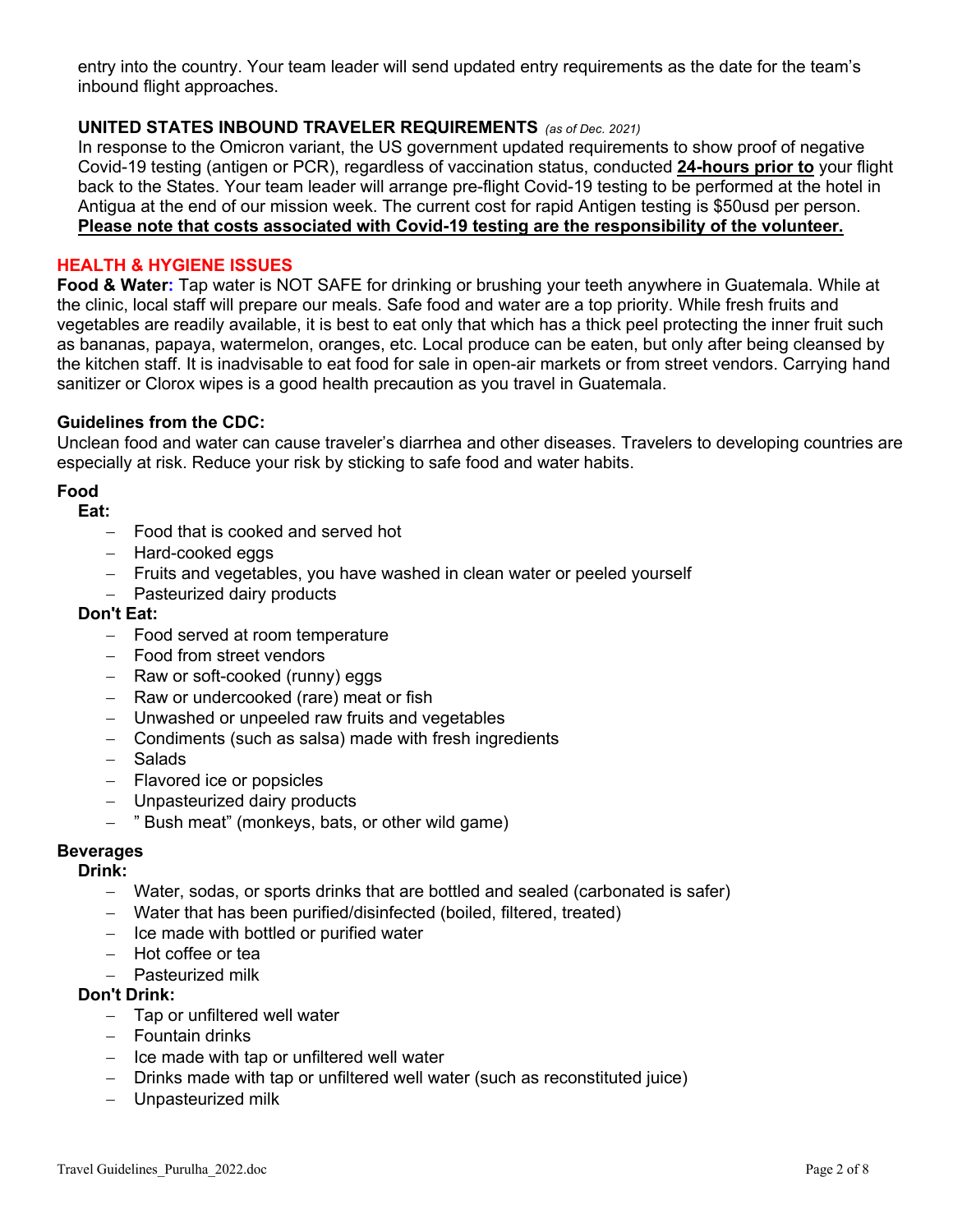# **Bathing and Swimming**

Unclean water can also make you sick if you swallow or inhale it while bathing, showering, or swimming. Try not to get any water in your nose or mouth. In most areas, tap water is not safe for brushing your teeth, and you should use bottled water.

## **Hygiene**

Nowhere in Guatemala can toilet paper be flushed down the toilet. The septic systems are not capable of handling it and toilets will back up right away. **Always dispose of toilet tissue in the wastepaper basket.** 

#### **Travel Immunizations**

Always refer to the most recent CDC guidelines for recommended travel immunizations. You can access the information for recommended vaccines and Guatemala-specific travel medications on the CDC website.

**COVID-19:** The CDC recommends a COVID-19 vaccine for all international travelers.

**Malaria, Chikungunya, Dengue, and Zika:** While mosquito borne diseases are not common in Purulhá (1570m elevation), there have been occasional reports of dengue, chikungunya, zika, and very rarely malaria.

**Malarial Prophylaxis** – is not routinely recommended. A mosquito repellant containing DEET should be used. You may also choose to spray your clothing with Permethrin, which should be done at home prior to packing for the trip.

**Typhoid Fever**: CDC recommends that travelers to Guatemala receive Typhoid vaccination.

**Tetanus Immunization**: Please be current with your tetanus booster.

**Cholera Immunization**: No cholera immunization is necessary at this time.

**Hepatitis A Immunization**: The series are recommended for everyone. Hepatitis A is transmitted through contaminated food and water.

**Hepatitis B Immunization**: This is also recommended for anyone likely to come in contact with blood or body fluids.

**Traveler's Diarrhea**: Please refer to the CDC's website for traveler's diarrhea. You will note that there are no recommendations for prophylaxis for traveler's diarrhea other than watching what you eat and drink. However, some sources recommend taking 2 Pepto Bismol tablets 4 times a day, while others recommend prophylactic antibiotics. For concerns, please contact your personal physician regarding this issue. Certainly, if a team member becomes ill, we will provide care in the clinic.

**Motion or Seasickness:** We have a long journey by small (private) bus between the airport and the hilly Verapaces region. If you suffer from motion sickness, please be sure to bring medication with you!

## **PACKING**

## **Clothing**

*Refuge International medical mission t-shirts will be distributed prior to the trip and must be worn for arrival into Guatemala. These shirts help us to identify each other, as well as assist us getting through customs in Guatemala.*

During clinic hours, all volunteers wear scrubs. As this is a new service site for us, we do NOT yet have a supply of scrubs to loan out while on trip. **PLEASE BE SURE TO PACK YOUR OWN SCRUBS!** After clinic hours (back at our hotel), casual attire is acceptable (or just continue wearing your scrubs).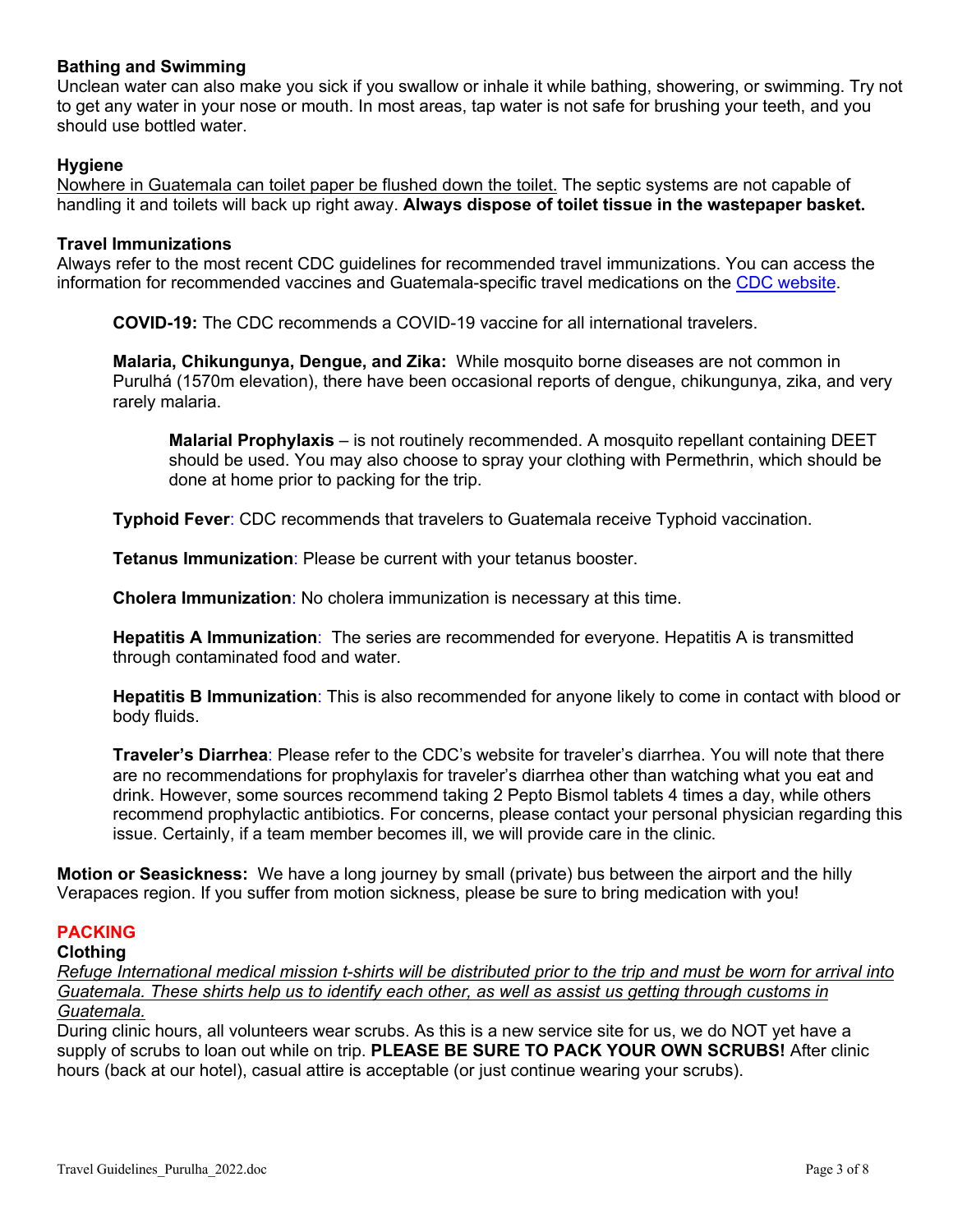## **Luggage**

ONE carry-on, which must meet airline specifications, such as small roller, backpack, or small duffel is allowed. (Check with your airline for carry-on requirements). When going through security, travelers are only permitted one carry-on and ONE personal "bag", such as tote bag, purse or laptop case.

**All personal items that you will need for the week can be packed in your carry-on if you adhere to the essential packing list below and forgo non-essential items. You will be surprised how simply you can live!**

**One checked bag** should be reserved for medical supplies which are essential to our trip. Depending on your location and itinerary, we will delivery a Refuge International medical bag to you before checking in for your flight. If you decide to take an additional personal bag (besides your carry-on) you will be responsible for any additional charges associated with a second checked bag. If you are charged an airline fee for the medical bag you are carrying for Refuge International, please keep your receipt and we will reimburse you for this expense (note that the reimbursement amount is based on the charge for a "first" checked-bag).

#### **Personal Packing List**

Be sure that your liquid items all fit in one, quart-size Ziploc bag for carry-on purposes.

**Clinicians: Please bring your own otoscopes, stethoscopes and mini pulse-oximeters to use in your clinic room, as we do not have enough of these items to supply on-site.** 

- Scrubs
- Mosquito Repellant (with DEET)
- Passport and color copy of your passport photo page
- Covid-19 Vaccine Card (original)
- Underwear and pajamas
- Toiletries: Toothbrush, toothpaste, shampoo, etc.
- Personal medications
- Closed-toe shoes for clinic; sandals/flip flops for hotel use
- Sweater or jacket (wear this on the plane to save packing space)
- Washcloth or scrubbie *(most hotels do not have washcloths)*
- Good rain jacket or poncho *(just always good to have when traveling)*
- Long-sleeved shirt (if you are cold-natured, to wear under scrubs)
- Casual-wear outfits for Antigua and travel home from Guatemala
- Reusable water bottle and travel coffee mug
- Camera/Smartphone
- Small flashlight/headlamp
- Book or magazine
- Earplugs
- Optional:
	- $\circ$  Personal snacks you will be fed very well throughout the trip, this is just in case you need something specific or extra.

PLEASE DO NOT WEAR ANY EXPENSIVE JEWELRY IN GUATEMALA. It might make you, or the group, a target for thieves.

## **HELPFUL ITEMS TO PACK AND DONATE**

**If you are not asked to bring a Refuge International checked medical bag, please consider collecting these hygiene or education items and pack your own checked bag of supplies for donation.**

## **Personal Hygiene Items**

These are good items to bring to the clinic: Toothbrushes, toothpaste, body and hand soap (non-scented), shampoo, body lotion, Chapstick, body powder (Gold Bond type; small containers) and washcloths. All items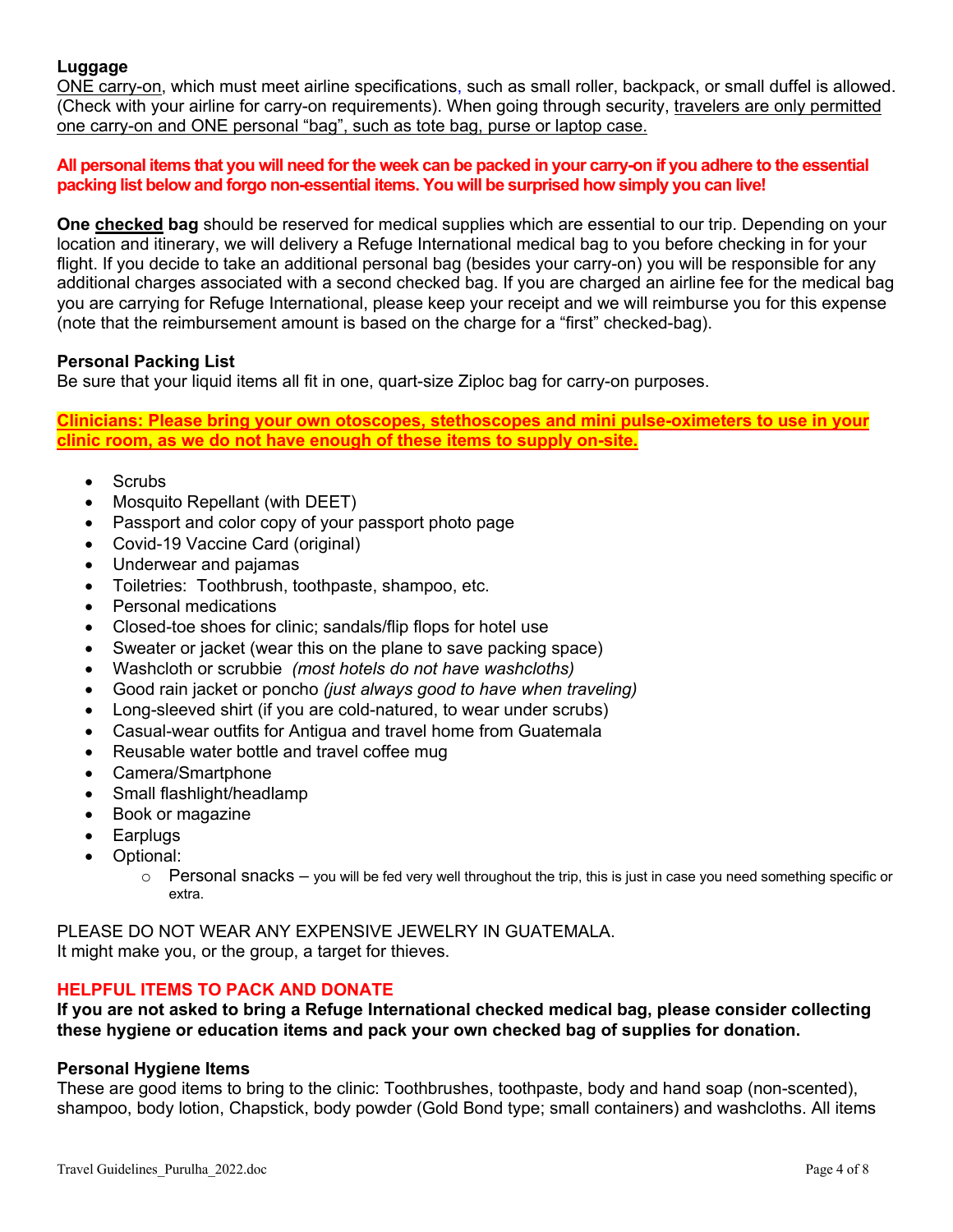will be given out in clinic by the attending clinicians or pharmacy. **Nothing is to be given out in the courtyard to avoid crowding and unfair distribution.**

## **Education Supplies**

Yo'o, our partnering organization in the Purulhá effort, operates several education and day care programs for local children. Should you like to help support their education initiatives here is a list of common school supplies that are always needed: pencils, crayons, spiral notebooks, markers, tape, construction paper, children's scissors, children's book in Spanish, flash cards, and rulers and backpacks.

## **MONEY**

The Quetzal is the currency of Guatemala. The exchange rate is about 7.5 – 7.75 Quetzals to one US dollar. Refuge International can exchange small amounts of up to \$20/volunteer.

## **In Purulhá**

Outside of the occasional soda or personal item expense, you will not need money as all meals and lodging are included in your mission volunteer fee.

## **In Antigua**

You will need to bring money for meals and shopping while in Antigua. There are ATMS and money exchangers in Antigua or you may be able to order Quetzales through your domestic US bank prior to traveling to Guatemala. Meals in Antigua can range from \$5-\$30 a person, depending on the restaurant. Many stores and restaurants will also accept Visa or MasterCard credit cards. Guatemalan textiles are incredible and inexpensive and make great souvenirs or gifts to take home. It is possible to spend a lot of money shopping. Guatemalan currency is very hard to exchange once outside Guatemala, so don't get more than you really need. You will need \$15 to \$40 (USD) cash for the airport shuttle from Antigua at the end of the week (depends on total number of passengers). (**IMPORTANT NOTE**: your US dollars MUST BE clean, unmarked, free from creases and tears. Think "fresh off the press"; this is no joke as Guatemalans will refuse a bill that has the slightest mark on it because their banks will not honor the bill.)

## **HOUSING**

In Purulhá, the group will stay at Posada Montaña Del Quetzal, a casual, family-run hotel (shared rooms). The hotel is nestled in the cloud forest with lush gardens. Rooms are simple but comfortably furnished for your stay. Refuge International will provide transportation to/from the Guatemala airport, hotel, clinic site and to Antigua at the end of the service week.

## **MEALS**

Breakfast will be served at the hotel in a private dining room starting at 6:30am. Lunch and dinner will be coordinated by Sembrando Futuros, a community service partner organization of Yo'o. They will be focused on training local women in proper food preparation for future Refuge International teams so that we can help support the local economy in addition to our healthcare service. All meals will be a set menu.

## **Dietary Restrictions**

Basic food restrictions can be accommodated on trip: gluten-free is not a problem in this country as they use little gluten in their cooking and vegetarian options are available. Please inform the team leader of food allergies so that we can advise our cooking staff. If you have other restrictions, please let us know in advance and we will try our best to accommodate you (but you may need to bring your own food options, depending on your needs).

#### **CLIMATE**

Purulhá has a temperate climate with temperatures ranging from low 50s to mid 70s. Nights and early mornings can feel quite damp and cool as the region is in a cloud forest. The rainy season in Guatemala runs from June through September and sudden, heavy afternoon showers are common. The dry (and COLD) season runs October through April. Pack accordingly!!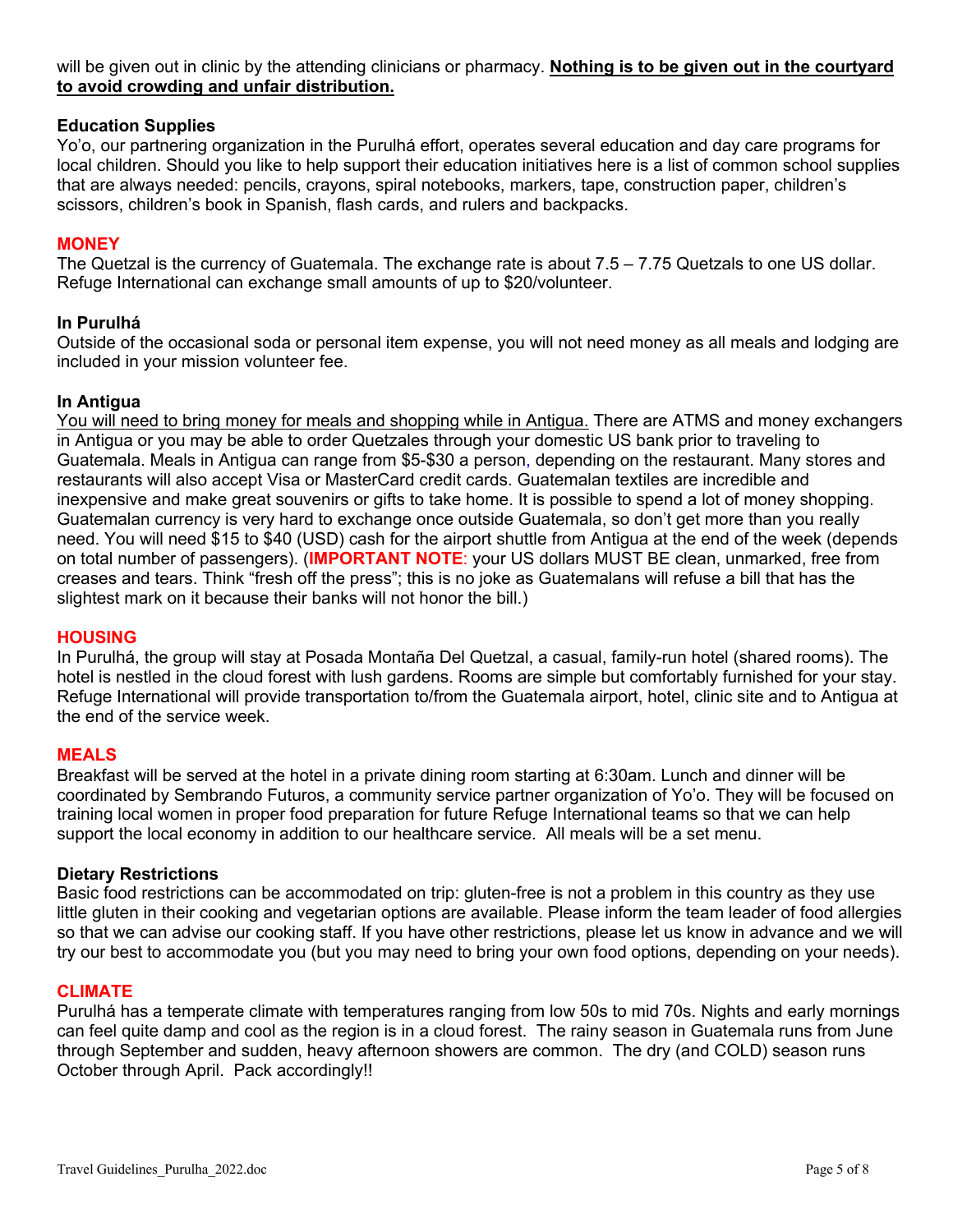# **CONDUCT**

We will be working with local residents and staff who reside in Purulhá. Many from Yo'o, our partner organization, and some from the local municipality and Center of Health. We will refrain from any conduct that might be viewed as immoral or disrespectful to the local people. We expect all volunteers to conduct themselves in a professional manner:

- Please refrain from public displays of affection
- No profanity, yelling or shouting
- No open use of tobacco (we point you to a discreet smoking location, if necessary)
- No alcohol consumption

## **SAFETY**

Although we do feel the areas to which we travel are safe, you should use the same sensible precautions you would in any city (particularly in Antigua):

- Do not go out alone at night.
- Always secure your wallet or purse. (*Under-clothing money carriers can be found at a variety of retailers like Target, Walmart or Amazon.com.)*
- Discreet use of your cell phone in public places (*cell phones are the item most commonly stolen from travelers*).
- Do not wear flashy or expensive jewelry.
- Always keep your passport locked in a hotel safe.
- Ask your team leader if you have any questions about safety issues.

Poverty is rampant in Guatemala, so the less you display affluence the less likely you are to attract unwanted attention. Do not do things to call attention to yourself or to your group.

## **ANTIGUA**

We will arrive Friday afternoon in the beautiful colonial city of Antigua. Once you arrive, your meals will be at your own expense as well as your shuttle to the airport (breakfast is included with your room at our hotel). The cost of the airport shuttle ranges \$15-\$40 (depending on number of people). Shuttle arrangements will be coordinated by your team leader. If you are staying an additional night at the hotel in Antigua, there is an additional cost of \$75 (non-refundable and arrangements must be made in advance).

## **MISSION TRIP FEE & EXPENSES**

The volunteer trip fee includes:

- Bus transportation (private) from the airport to Purulhá hotel (lunch provided)
- In-country travel insurance
- Shared rooming at Posada Montaña Del Quetzal
- Daily transportation between the hotel and clinic site
- Meals (three meals daily) in Purulhá
- Language translation staff
- Medical supplies and medications used during our service week (*the most significant portion of the mission expenses!*)
- Bus transportation (private) from Purulhá to Antigua at the end of the week
- 1-night hotel lodging in Antigua (breakfast included)
- Your Medical Mission T-shirt

*You will need money for snacks, tipping (10% to waiters, \$1 a bag for luggage), meals in Antigua, your return flight COVID-19 testing, your shuttle from Antigua to the airport and travel contingencies.*

# **Flights**

You are responsible for booking your flights and airfare. Your team leader will send out designated flight arrival/departure times and you will need to book your travel plans accordingly.

**Do not make flight reservations on other flights unless you have cleared this with the Team Leader!! Other flights may make it impossible for you to join the team as transportation to Purulhá is arranged on a group basis. Individual transfers will be provided only as a personal expense.**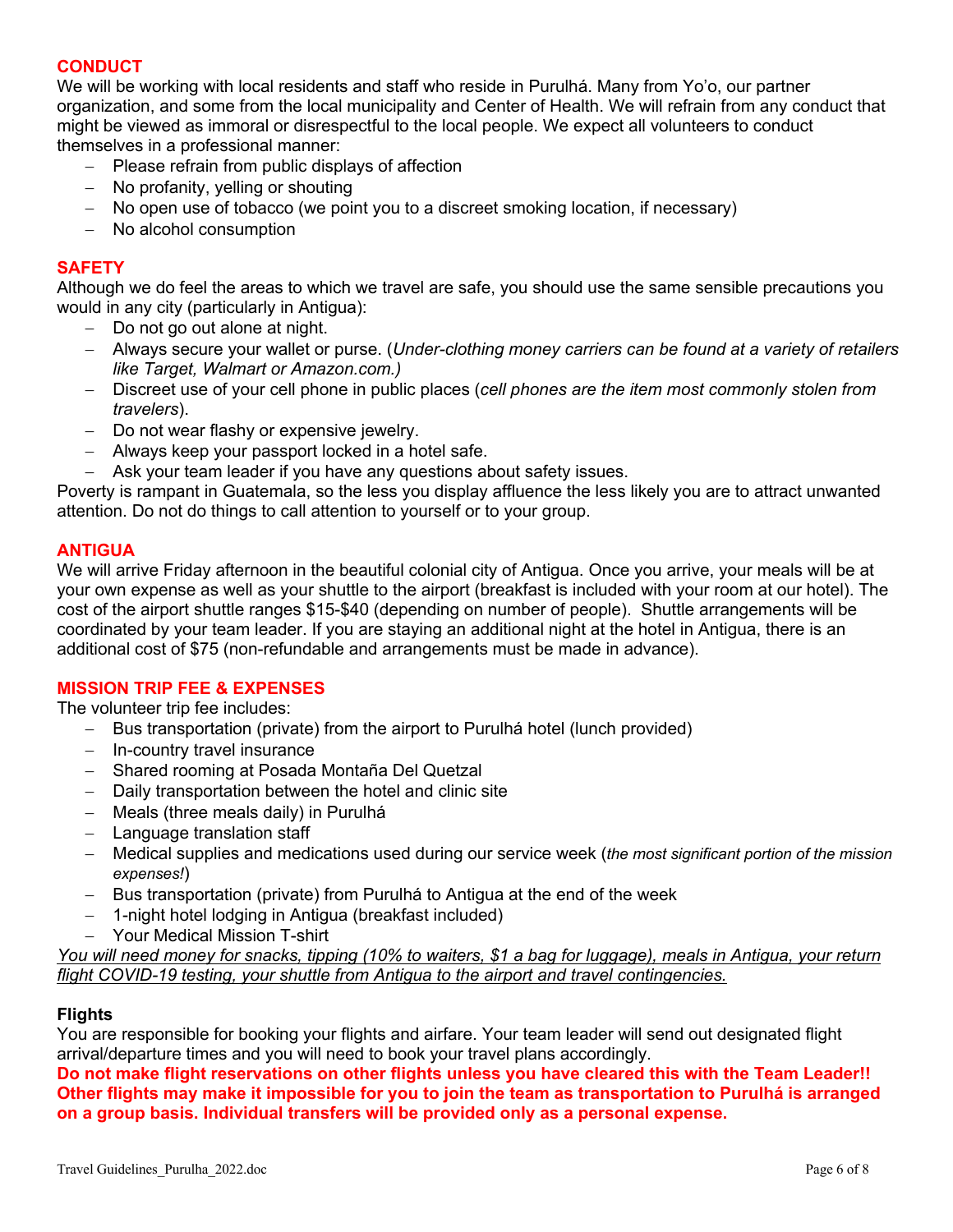Anytime someone flies, there are some basics you should know. Airlines can "overbook" based on statistics that not everyone shows up for their scheduled flights. If a flight you are on is overbooked, the airlines usually will ask for "volunteers", those people who will take a voucher for a trip in the future and wait until the next flight (PLEASE do NOT volunteer to take a later flight!). If the need for seats are not met this way, there is a policy on who will be "bumped." If you happen to be bumped, the airline will let you know what your next flight will be plus what they will do for you such as meal and lodging vouchers. **Call the Refuge International office immediately with your new arrival information. We need to know as soon as possible if you are bumped from your flight!!**

"Missed connections" happen when there is a delay, which can be caused by weather, flight crew, security, a gate not available when the plane arrives, all sorts of uncontrollable events. If this happens, AND the missed connection is due to the airline adversity, they will take care of your meals and a place to stay until the next flight. If it is NOT the airline's responsibility, such as weather, they will help you find a place to stay but will not pay for it. **Allow money for contingencies**.

"Cancelled flights" are usually created by weather or mechanical repairs to the plane. If a flight is cancelled, the counter agents or the 800# of your airline will try to "reroute" you to your destination. If they cannot get you on a flight, if it is something that is the airline's responsibility, such as a mechanical, they will usually provide lodging and meal vouchers. If it is weather or something out of their control, like a security issue, they will help to find lodging but will not pay for it. **Allow extra money, clothes, medicine, etc for travel contingencies.**

**PLEASE NOTE:** Due to the transportation logistics and distance to Purulhá if you arrive later than the group we may be unable to accommodate separate transportation to the clinic. Therefore, it is imperative that you communicate with the team leader or executive director as soon as you are aware of any travel delays.

# **EMERGENCY NUMBERS** (*Keep with you and give to your loved ones*)

Executive Director, Ginia Northcutt 903-237-9652 (nights and weekends)

Refuge International, US office 903-234-8660 (during normal business hours) Director of Guatemala, Kimberly Johnson 011-502-4493-0447 (Guatemala & WhatsApp) 214-695-3531 (US & WhatsApp)

Many US wireless carriers have service in Guatemala. Check with your carrier for availability and international rates.

# **GUATEMALA AND THE PEOPLE**

Guatemala is the most populous of the seven Central American republics, with over 16 million residents. There are basically two ethnic groups in Guatemala: the mestizos (or Ladinos) who are people of Spanish heritage, and the remaining majority who are people of Mayan descent. Repressive regimes, social conflict between the poorer Mayans and the better-off Ladinos and outside intervention resulted in a civil war that lasted over 36 years, killed over 200,000 people and left more than 50,000 people "missing". In 1996, a peace agreement was reached and the slow rebuilding of a civil society began.

Today, the per capita income of the people is less than \$1,200 per year, literacy rates are very low, infant mortality is high, access to medical care is limited and there is NO CLEAN WATER in the country. Our part in the rebuilding of the Guatemalan society lies within these issues. We believe that everyone has the right to clean water and medical care. Our goal is to help the people of Guatemala achieve these rights through sustainable medical care and water programs.

The poverty in Guatemala is obvious, and you will want to help. Our local partners who live in the areas we serve are the best folks to distribute gifts for children in the schools. Children will approach you begging in the street, or with items for sale, and you will find it hard to resist. Buying from them fosters the begging problem and encourages them not to be enrolled in school. The best approach is not to make eye contact, be firm, refuse the first time and walk away. Instead, buy goods from an adult vendor in a market.